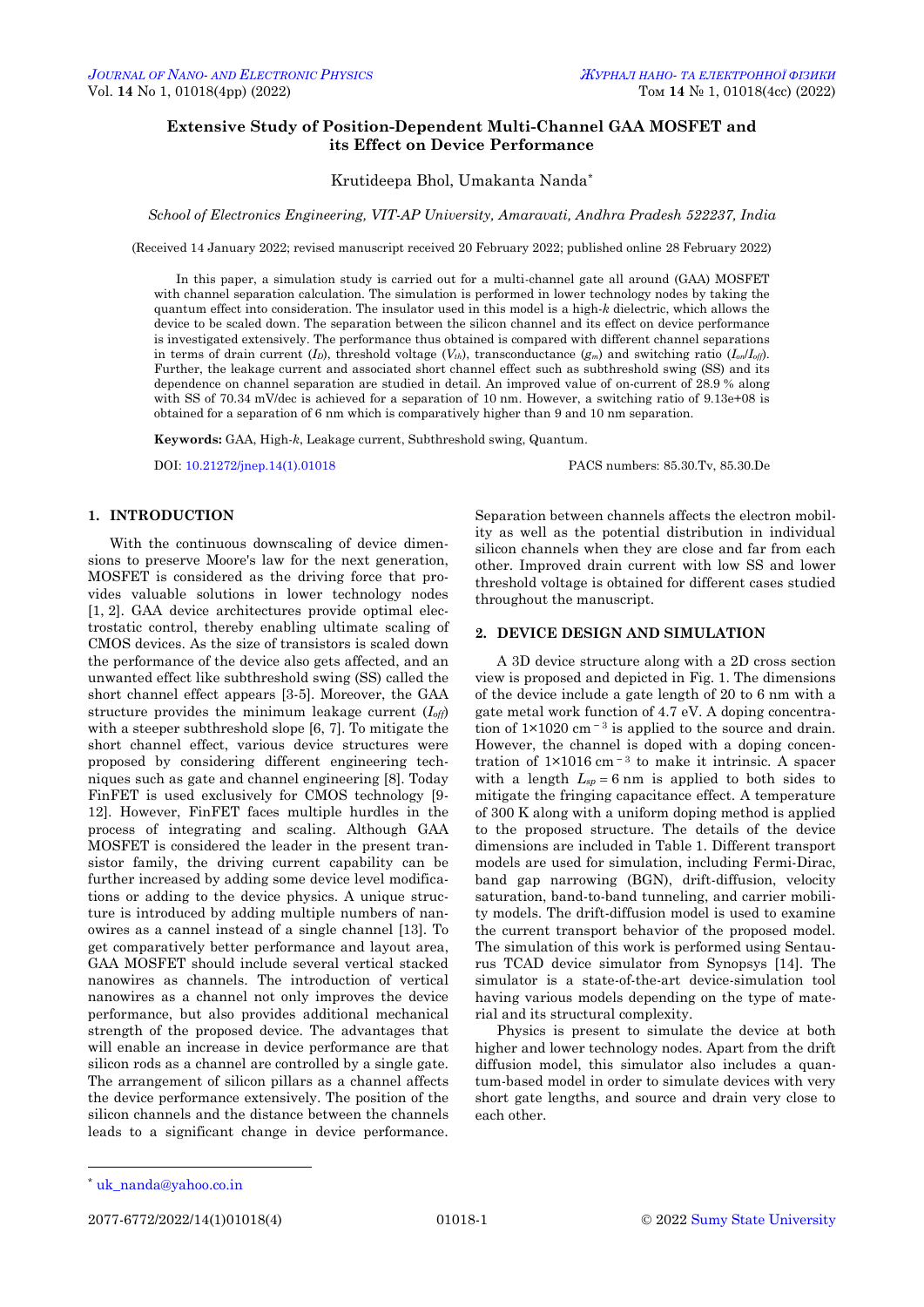

**Fig.**  $1 - (a)$  3D structure, (b) internal structure, (c) crosssectional view of a high-*k* dielectric based on multi-channel GAA MOSFET structure

These models are supplied with almost all physics to make the simulation more accurate and error free. The device under simulation is scaled down to 20 nm from 60 nm to investigate changes in device characteristics. We have introduced a high-*k* dielectric material  $(HfO<sub>2</sub>)$ , and  $Si<sub>3</sub>N<sub>4</sub>$  is used as an interfacial oxide layer for easy fabrication with silicon channel. Table 1 lists all dimensions of the device taken into consideration in the simulation.

**Table** 1 – Device dimensions of the proposed structure

| Device dimensions                 | Multi-channel<br><b>GAA MOSFET</b>                   |  |  |  |
|-----------------------------------|------------------------------------------------------|--|--|--|
| Channel length $(L_g)$            | $20 - 60$ nm                                         |  |  |  |
| Doping concentration $(N_S/N_D)$  | Phosphorus $(1e+20)$                                 |  |  |  |
| Doping concentration $(N_A/N_D)$  | Boron $(1e+16)$                                      |  |  |  |
| Oxide thickness $(t_{ox})$        | $16$ nm $Si3N4$ ,<br>$2 \text{ nm}$ HfO <sub>2</sub> |  |  |  |
| Channel thickness $(t_{si})$      | $10~\mathrm{nm}$                                     |  |  |  |
| Source/drain extension $(Ls/L_D)$ | 20 nm                                                |  |  |  |



**Fig.**  $2 - (a)$  3D structure, (b) internal structure, (c) crosssectional view of a high-*k* dielectric based on multi-channel GAA MOSFET structure

In order to get a clear idea into the device structure, a cross-section of the device along with the position of the channels and their separation is shown in Fig. 2.

**Table 2 –** Device performance for different channel separations

The channels, represented as channel 1 (CH1) and channel 2 (CH2), are separated by a distance of 6, 9 and 12 nm from each other, with other device dimensions as constant. The effect of the relative electric field and surface potential leads to a significant change in device performance in terms of drain current, threshold voltage and subthreshold slope.

## **3. RESULTS AND DISCUSSION**

In this section, the effect of an electric field on an individual channel and the corresponding profile are illustrated in Fig. 3. Apart from the individual electric field distribution in the radial direction at the drain end, the distributed electric field is observed when both channels are weakly and strongly separated. When both channels are at a separation distance of 6 nm, the field is radiated more vertically than horizontally due to the relative field of the other channel. However, with a larger separation, the field is distributed radially inward, as shown in Fig. 3.

Fig. 4 illustrates the transfer characteristic curve for different separation distances of the channel-based device. From the figure, it is well observed that with an increase in the separation between the channels from 6 to 10 nm, the drain current increases significantly. However, a kink is observed in the transport characteristic curve. And this kink becomes more prominent as the separation increases. In order to get a clear insight, a log scale representation of the transfer characteristic is included in the inset of Fig. 4.

From Fig. 4, it can be observed that at low voltage there is a bending of the transfer characteristic in the subthreshold regime. And this bending becomes more prominent as the separation increases. This bending is due to the leakage current arising from the separation of the channels and the effect of the dielectric between them. The exact values of on-current, off-current and other parameters are illustrated in Table 2, where oncurrent, off-current, threshold voltage and SS are calculated for all three separation distances. The *Ion*/*Ioff* ratio is found to be higher for 6 nm separation, but other parameters are better for the case of larger separation, as shown in Table 2.



**Fig.**  $3 - (a)$  Electric field distribution, (b) internal structure. (c) cross-sectional view of a high-*k* dielectric based on multichannel GAA MOSFET structure

| $V_{GS} = 1$ V, $V_{DS} = 0.5$ V, $L_g = 50$ nm | $I_{on}(\mathrm{A})$ | $I_{off}(\text{A})$ | $I_{on}/I_{off}$ | $V_t$ (V) | SS (mV/dec) |
|-------------------------------------------------|----------------------|---------------------|------------------|-----------|-------------|
| Channel separation 6 nm                         | 8.378e-06            | 9.174e-15           | $9.13e+08$       | 0.534     | 76.379      |
| Channel separation 9 nm                         | l.072e-05            | 5.236e-13           | $2.05e+07$       | 0.545     | 72.009      |
| Channel separation 10 nm                        | .179e-05             | $.038e-12$          | $1.14e+07$       | 0.551     | 70.332      |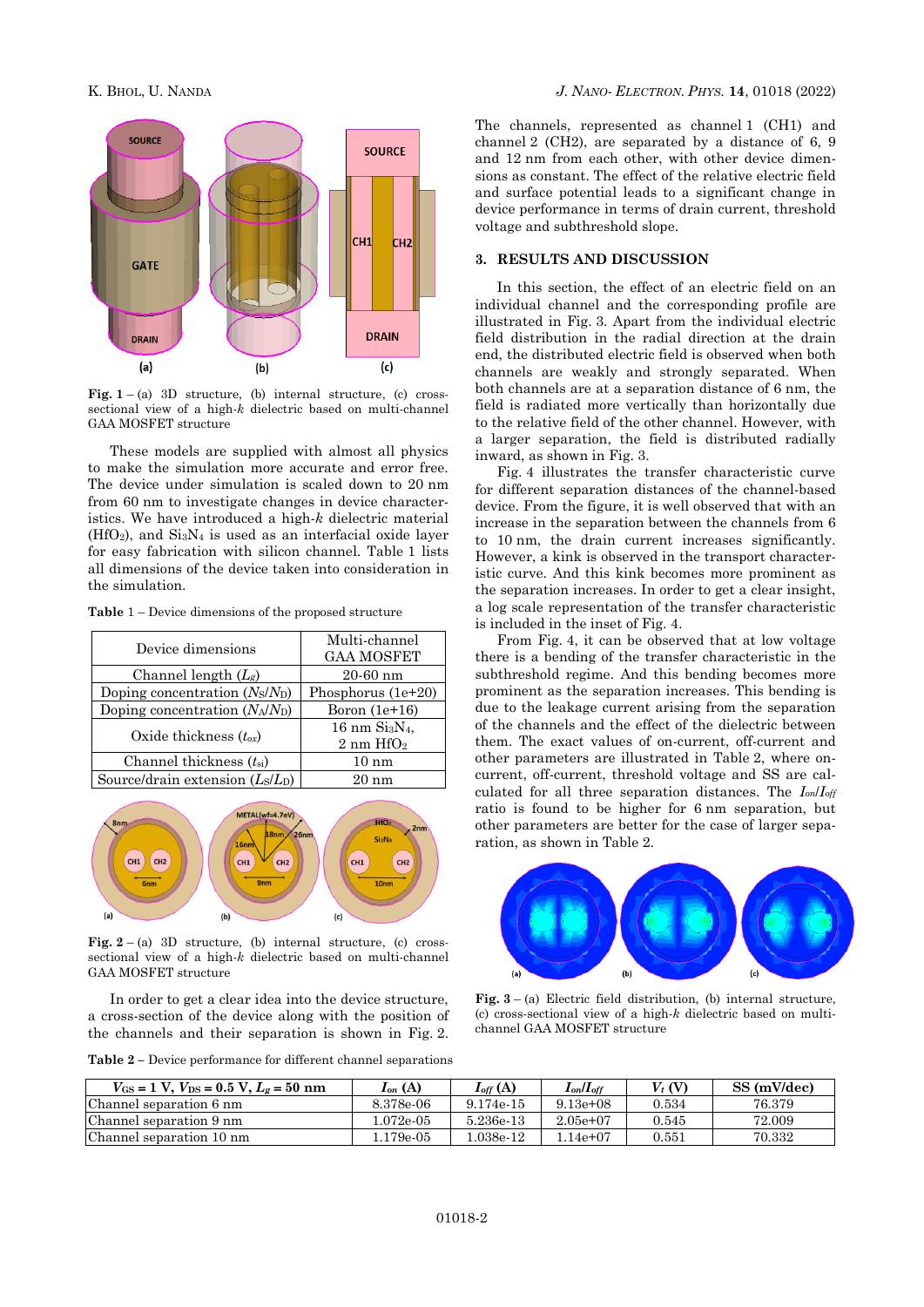**Table 3 –** Different FOMs of the proposed device for a channel separation of 6 nm

| Channel separation 6 nm                                  | $I_{on}(\mathbf{A})$ | $\boldsymbol{I_{off}\,(\text{A})}$ | $I_{on}/I_{off}$ | $V_t$ (V) | SS (mV/dec) |
|----------------------------------------------------------|----------------------|------------------------------------|------------------|-----------|-------------|
| $V_{\rm GS} = 0.7$ V, $V_{\rm DS} = 0.5$ V, $Lg = 50$ nm | 4.522e-06            | 9.174e-15                          | $4.93e+08$       | 0.534     | 76.007      |
| $V_{GS} = 1$ V, $V_{DS} = 0.5$ V, $Lg = 50$ nm           | 8.378e-06            | 9.174e-15                          | $9.13e+08$       | 0.534     | 76.379      |
| $V_{GS} = 1.5$ V, $V_{DS} = 0.5$ V, $Lg = 50$ nm         | .165e-05             | 9.174e-15                          | l.27e+09         | 0.532     | 77.202      |

**Table 4 –** Different FOMs of the proposed device for a channel separation of 9 nm

| Channel separation 9 nm                          | $I_{on}$ (A) | $I_{off}(\text{A})$ | $I_{on}/I_{off}$ | $V_t$ (V) | SS (mV/dec) |
|--------------------------------------------------|--------------|---------------------|------------------|-----------|-------------|
| $V_{GS} = 0.7$ V, $V_{DS} = 0.5$ V, $Lg = 50$ nm | 5.806e-06    | 5.306e-13           | $.09e+07$        | 0.543     | 71.720      |
| $V_{GS} = 1$ V, $V_{DS} = 0.5$ V, $Lg = 50$ nm   | 1.072e-05-   | 5.236e-13           | $2.05e{+}07$     | 0.545     | 72.009      |
| $V_{GS} = 1.5$ V, $V_{DS} = 0.5$ V, $Lg = 50$ nm | .450e-05     | 5.777e-13           | $2.51e+07$       | 0.544     | 72.877      |

**Table 5** – Different FOMs of the proposed device for a channel separation of 10 nm

| Channel separation 10 nm                         | $I_{on}(\mathbf{A})$ | $I_{off}(\text{A})$ | $I_{on}/I_{off}$ | $V_t$ (V) | SS (mV/dec) |
|--------------------------------------------------|----------------------|---------------------|------------------|-----------|-------------|
| $V_{GS} = 0.7$ V, $V_{DS} = 0.5$ V, $Lg = 50$ nm | 6.525e-06            | $.032e-12$          | $6.32E + 06$     | 0.550     | 70.076      |
| $V_{GS} = 1$ V, $V_{DS} = 0.5$ V, $Lg = 50$ nm   | l.179e-05-           | $.038e-12$          | * 14e+07         | 0.551     | 70.332      |
| $V_{GS} = 1.5$ V, $V_{DS} = 0.5$ V, $Lg = 50$ nm | $1.472e-0.5$         | $.050e-12$          | $.40e+07$        | 0.533     | 71.244      |



**Fig. 4** – Transfer characteristic of the proposed structure for different channel separation distances

The analysis is further extended to the extraction of transconductance (*gm*) for the above-mentioned separation. As transconductance is one of the important device parameters when calculating device performance, an improved transconductance value is desirable for higher voltage gain and better analog performance. From Fig. 5, it can be observed that a higher value of transconductance is obtained for greater separation between the channels, and vice versa.

The threshold voltage of the device is extracted by transconductance method and is illustrated in Fig. 6. The threshold voltage at a voltage of 1 V and drain voltage of 0.5 V for a 60 nm device at different channel separation is shown in Fig. 6. From the figure, it can be observed that the threshold voltage is comparatively lower if the channel separation is less, and vice versa.

The analysis is then extended to the above mentioned three cases for different gate and drain bias. The gate voltage is taken as 0.7, 1 and 1.5 V to verify the superiority of the device in voltage scaling. The corresponding switching ratio along with SS is indicated clearly in Table 3, Table 4 and Table 5 for a channel separation of 6, 9 and 10 nm, respectively. For a channel separation of 6 nm, the switching ratio is better compared to the other two counterparts, but the swing is comparatively high. However, the threshold voltage is almost the same, as shown in tables.



**Fig. 5** – Transconductance of the proposed structure for different channel separation distances



**Fig. 6** – Threshold voltage extraction of the proposed structure for different channel separation distances

#### **4. CONCLUSIONS**

In this work, a multi-channel GAA MOSFET structure is introduced, and device performance is investigated extensively. The analysis is further extended to study the effect of the distance between the channels, which was taken equal to 6, 9 and 10 nm. An improved